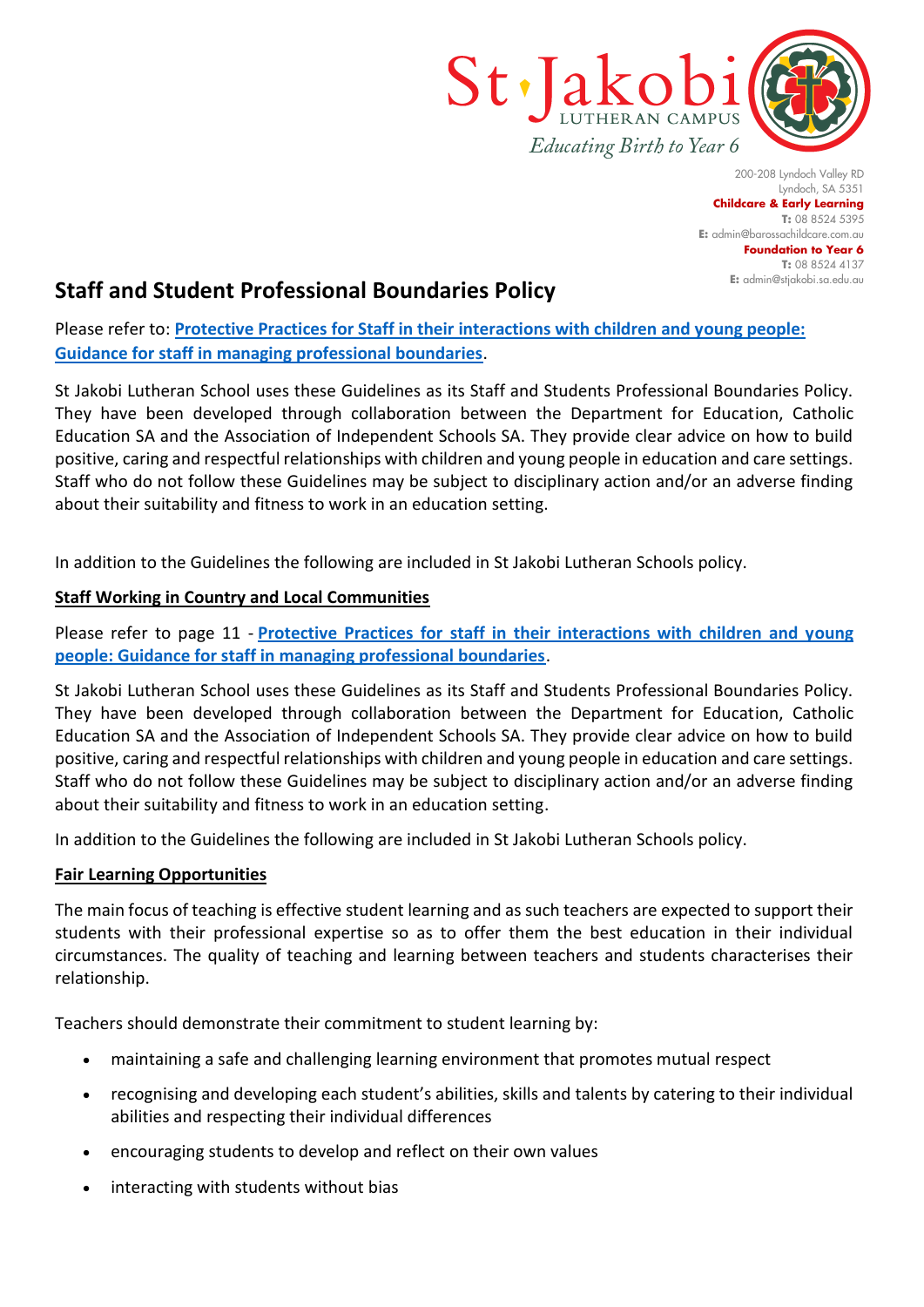

- not engaging in preferential treatment
- not discriminating against any student on the basis of race, sex, sexuality, disability or religious or political conviction
- always making decisions in students' best interests.

#### **Off-Campus Excursions and Camps**

During off-campus excursions or camps, the same physical contact guidelines apply as well as the following:

- checking of sleeping arrangements or supervising of students changing should be done, where possible, with another staff member present and always in a manner that respects students' privacy and personal space
- always knock and advise of presence prior to entering a bedroom or dormitory
- ensure that while in a bedroom or dormitory a strict staff/student relationship is upheld and that inappropriate behaviour, such as sitting on a student's bed, is not undertaken.

## **Managing Conflicts of Interest**

Where personal relationships with students such as family relationships and close friendship networks exist, questions of conflicts of interest may arise.

This may be more prevalent in close or rural communities where professional boundaries may be tested due to the nature and size of the community. In these circumstances, staff need to be far more diligent in developing and maintaining these boundaries.

Where a staff member feels that a conflict of interest may exist, they should notify the Principal, or the Chair of the COUNCIL if the conflict involves the Principal, and arrangements should be implemented to avoid the conflict situation if possible. For example, the teaching of students by a staff member with a conflict should be avoided.

Any significant decisions relating to these students in the Learning Community (such as the appointment of classes or selection in sports teams) should be referred to another staff member and endorsed by a supervisor.

## **Disclosure of Staff/Student Interactions**

It is St Jakobi Lutheran Schools policy that all staff are encouraged to declare any interactions with students outside school hours. These interactions may include instances where the staff member is:

- related to the student
- friends with the student's parents or family
- given parental consent to interact with the student for academic purposes outside school hours and has notified the Learning Community.